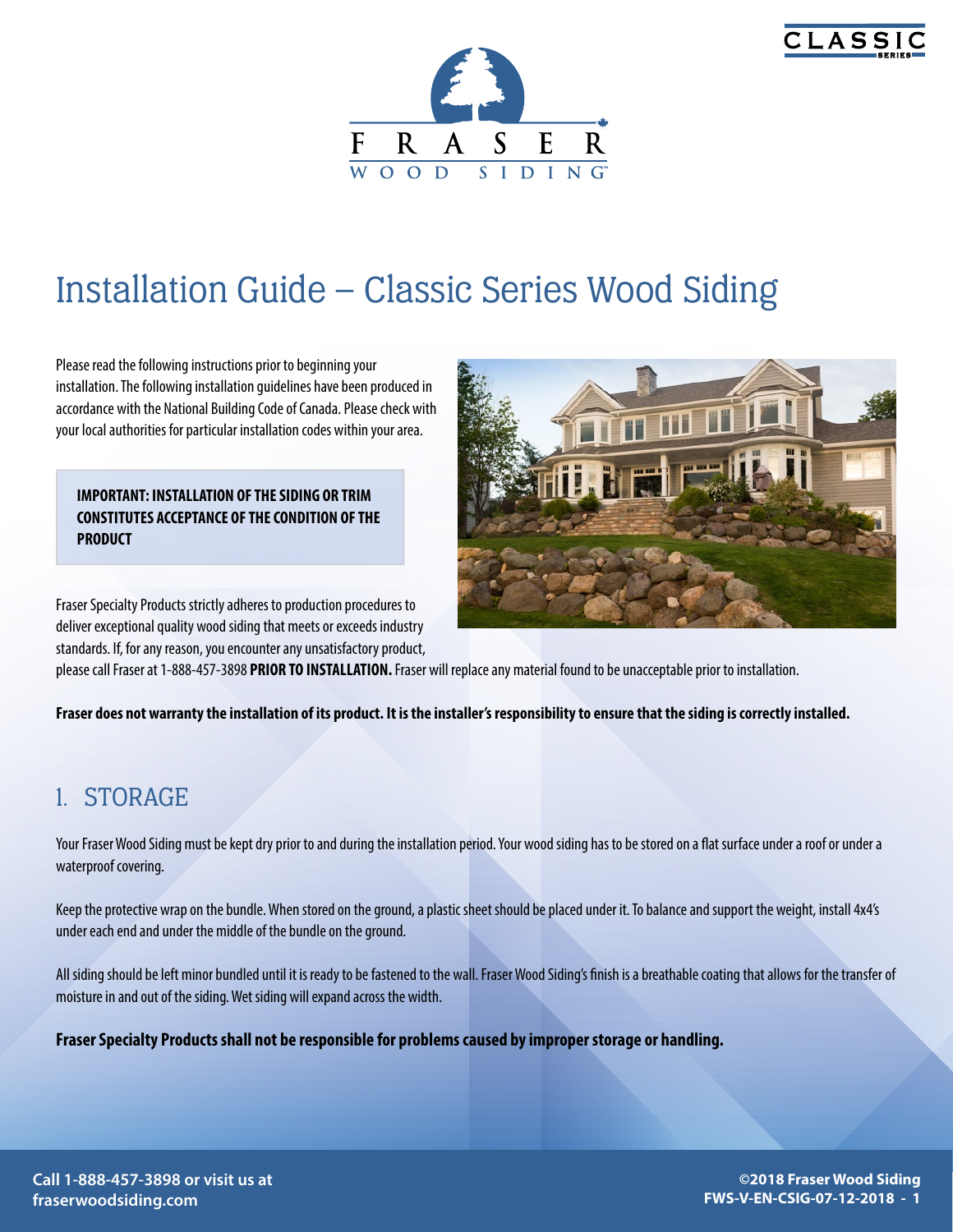



### 2. WOOD SIDING OVERVIEW

2.1 In order to have an optimum performance of your wood siding, water has to be able to drain and there has to be air flow behind the siding from the bottom to the top of the wall. *(fig. 1)*

2.2 There must be a minimum clearance of 8'' between the wood siding and the ground. The siding must not be in contact with the ground. *(fig. 2)*



**Call 1-888-457-3898 or visit us at fraserwoodsiding.com**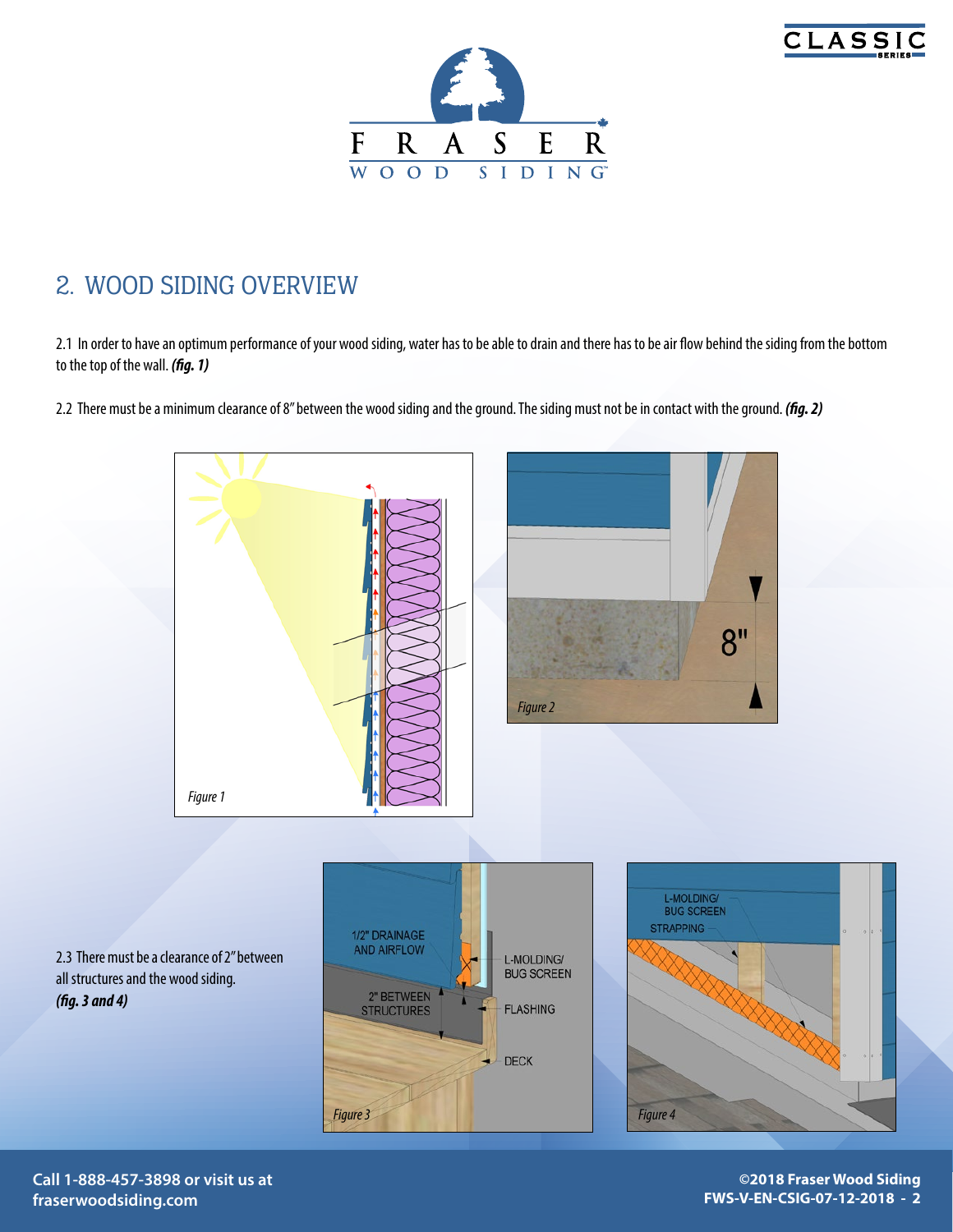



2.4 There must be ventilation and water drainage at the bottom of each wall, using either vented starter strip or a bug screen. **USING A FURRING STRIP HORIZONTALLY AT THE BASE WILL SEVERLY BLOCK OR LIMIT VENTILATION AND DRAINAGE AND WILL VOID THE WARRANTY.** *(fig.5 and 6)*



2.5 A clearance (capillary break) of 1/2" must be created between the wood siding and the stone ledger. Proper ventilation with bug screen or vented trim must be created to create air flow and water drainage. The wood siding must not contact masonry. *(fig.7)*



**Call 1-888-457-3898 or visit us at fraserwoodsiding.com**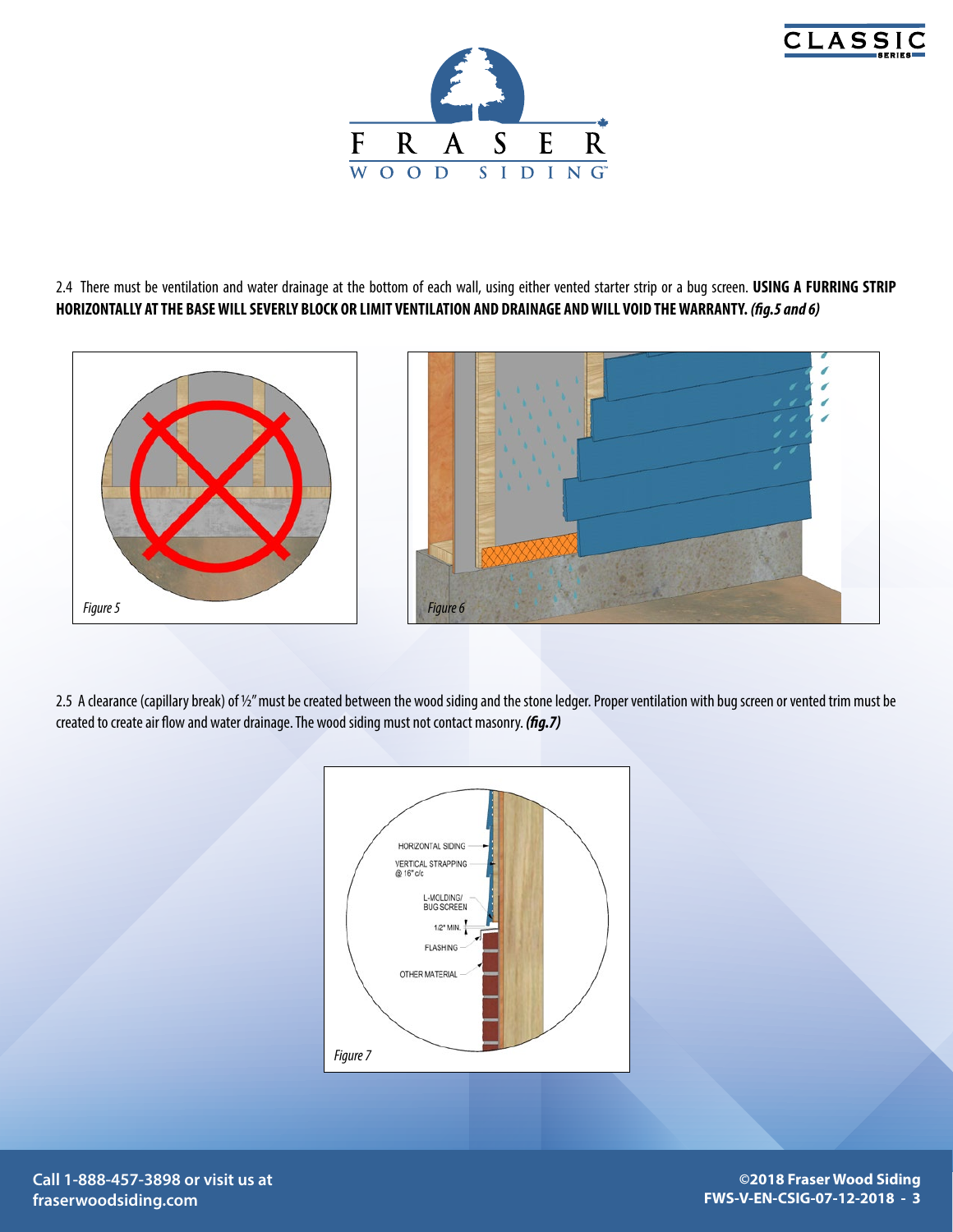



## 3. GETTING STARTED

The following procedures must be followed to ensure performance as well as maintain the Fraser Wood Siding warranties. If your construction is a different type, please call Fraser at 1-888-457-3898 for installation instructions.

#### **3.1 STRAPPING:**

- a. A continuous positive vapor barrier must be installed on the inside of conditioned exterior walls;
- b. Vertical strapping (1x3) must be installed at every 16" o/c. The use of new, straight and kiln dried strapping is mandatory;
- c. The nail penetration of the strapping in structure must be of 1 $\frac{1}{4}$ ;
- d. 1 x 3 kiln dried (actual ¾") strapping is recommended on wood framing except over rigid foam, ICF, or SIP panels

When installing over rigid foam, ICF, or SIP panels\* the strapping must be a full 1" thickness. We recommend that the strapping is screwed up to the framing member about 1 1/2"-2" deep;

- e. A  $\frac{1}{2}$ " gap must be created between the strapping and any openings (ex: windows and doors) to create proper air flow;
- f. The nail penetration of the boards in solid wood must be a minimum of 1''.

#### **IMPORTANT!!**

**If horizontal strapping is placed at the bottom of the wall and prevents drainage and air flow, or if the top is not vented, ALL FRASER WOOD SIDING WARRANTIES WILL BE VOID.**

#### **3.2 AIR FLOW AND WATER MANAGEMENT:**

- a. There should always be at least 1/2" of airspace between Fraser Wood Siding and the outside of the wall;
- b. The top of the wall must allow hot air to escape. The siding can be vented into the soffit OR a 3/8" exhaust (with bug screen, top wall molding (J Molding)) can be created at the top of the wall, below the soffit;
- c. Allow a  $\frac{1}{2}$ " air gap above and under each window or door that is 4 feet or wider. The installation of a bug screen or vented molding is mandatory to allow ventilation and to prevent insects from nesting behind the siding.

\*SIP panels - 1x3 KD (actual 1'' thickness) strapping should be installed at 16'' o/c to give 1'' of solid wood for nail penetration.

**WARNING** - Any installation of wood siding over a SIP panel must receive an engineer's approval prior to installation.

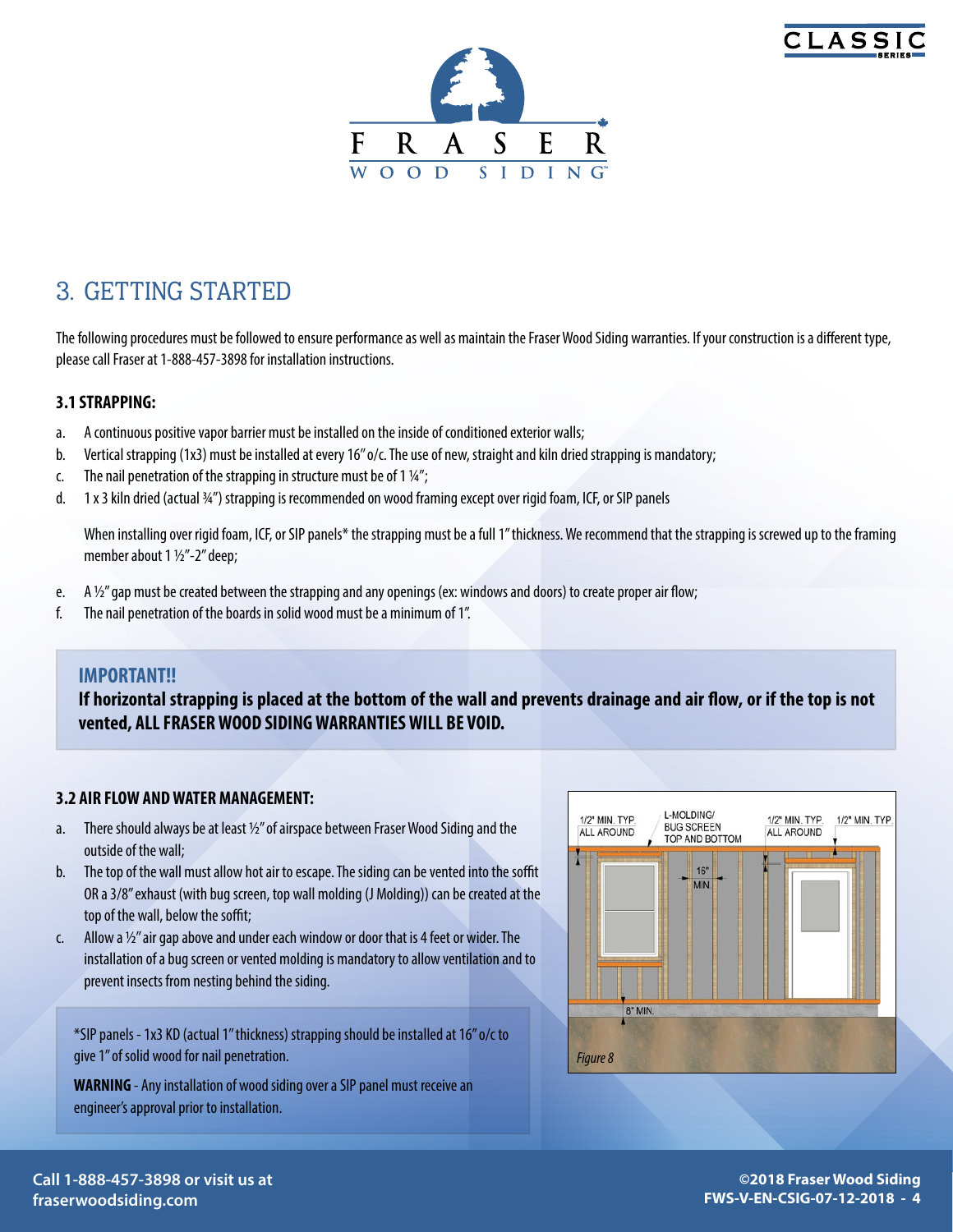



#### **3.3 NAILS:**

#### **\*3'' nails are mandatory for installing the moldings. Any siding that is installed with the wrong size nail might compromise performance of the siding and could void the warranty.**

- a. Use Fraser's color matched nails;
- b. The nail heads must be driven flush with the surface of the siding. *(fig.9)*
- c. 1"x4" and 1"x6" siding: Use one nail every 16" o/c (12" o/c if strapping is installed on a 45-degree angle)  $-$  34" to 1" from the base of the board;
- d. 1"x8" and 1"x10" siding: Use two nails every 16" o/c (12" o/c if strapping is installed on a 45-degree angle) – one at  $\frac{3}{4}$ " to 1" from the base and the other at 2  $1/2$ " from the top edge\*\*;
- e. Please use the plastic hammer cap supplied with the nails to avoid damaging the stain on the nail heads;
- f. Nails must penetrate solid wood (sheathing and studs) by a minimum of 1";
- g. Plastic coil nails can be used if supplied by Fraser Wood Siding;
- h. Do not use strip nails;
- i. All trims must be double nailed with 3" nails;
- j. The use of stainless steel nails is mandatory for installations in all coastal areas.

\*\* 1x8 and 1x10 profiles must be **DOUBLE** nailed.

#### **3.4 END JOINTS:**

- a. All joints must be cut at 22.5 or 45-degree angle. We do not recommend any square cuts;
- b. 1/16'' should be maintained between boards to allow normal shrinkage;
- c. All joints must be made over strapping and nailed according to the siding size nailing requirement;
- d. All joints around wall openings must be nailed to strapping;
- e. All joints and cuts must be sealed with touch up stain;
- f. Use caulking to seal around windows, doors and anywhere the siding meets the trim.

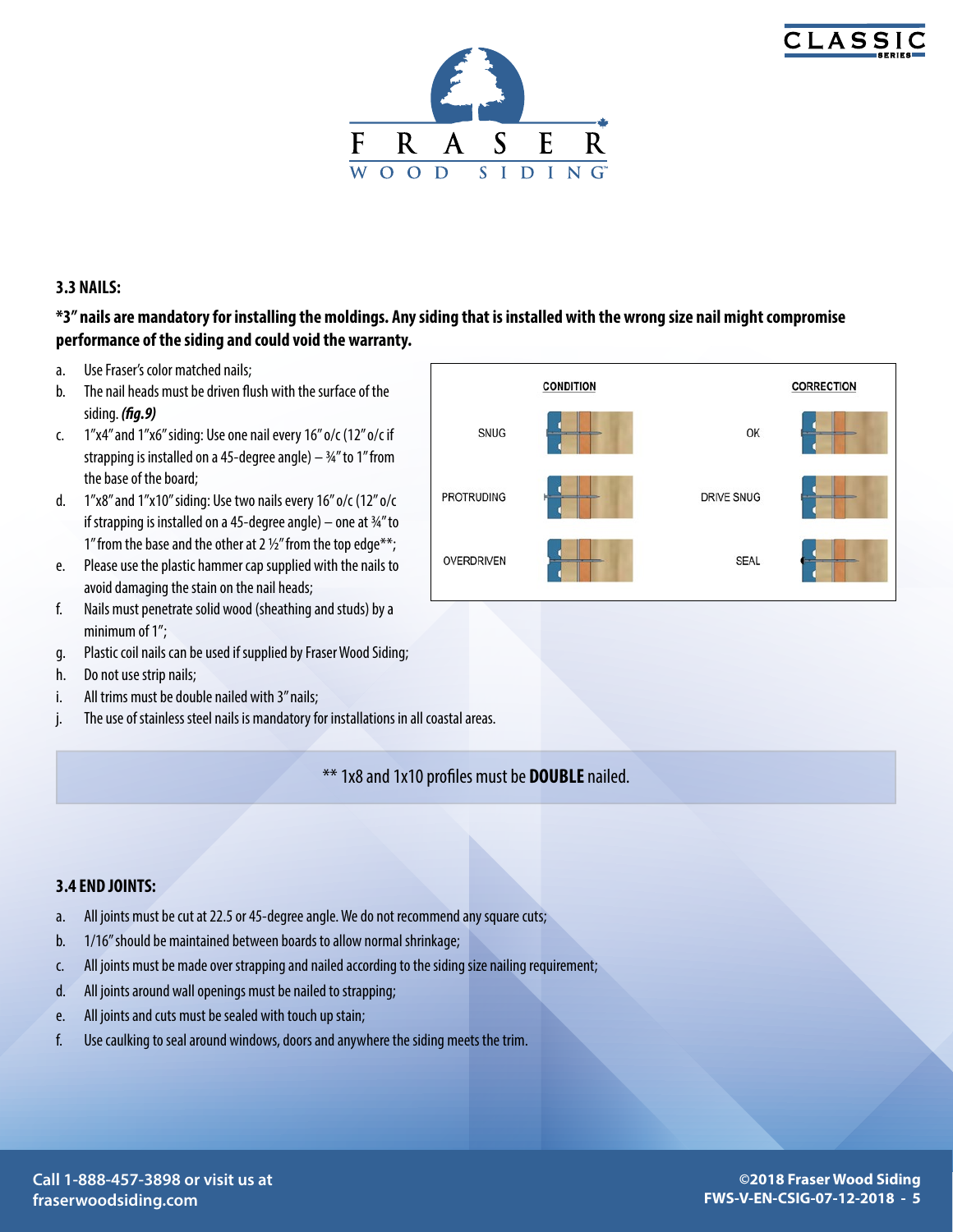



#### **3.5 TOUCH UP:**

- a. Ends or cuts must be touched up with the touch up stain provided with the order;
- b. The touch up stain provided with the order is for small areas and will not perform if used on larger scale surfaces.

**Application of the touch up stain must be done precisely without covering the factory finished product or it will result in a color difference over time.** 

#### **3.6 CAULKING:**

For optimal results, use a high-quality clear or paintable latex caulking; Caulk all joints where the siding meets corners, windows, doors and trims; Caulking must be applied on the siding surface.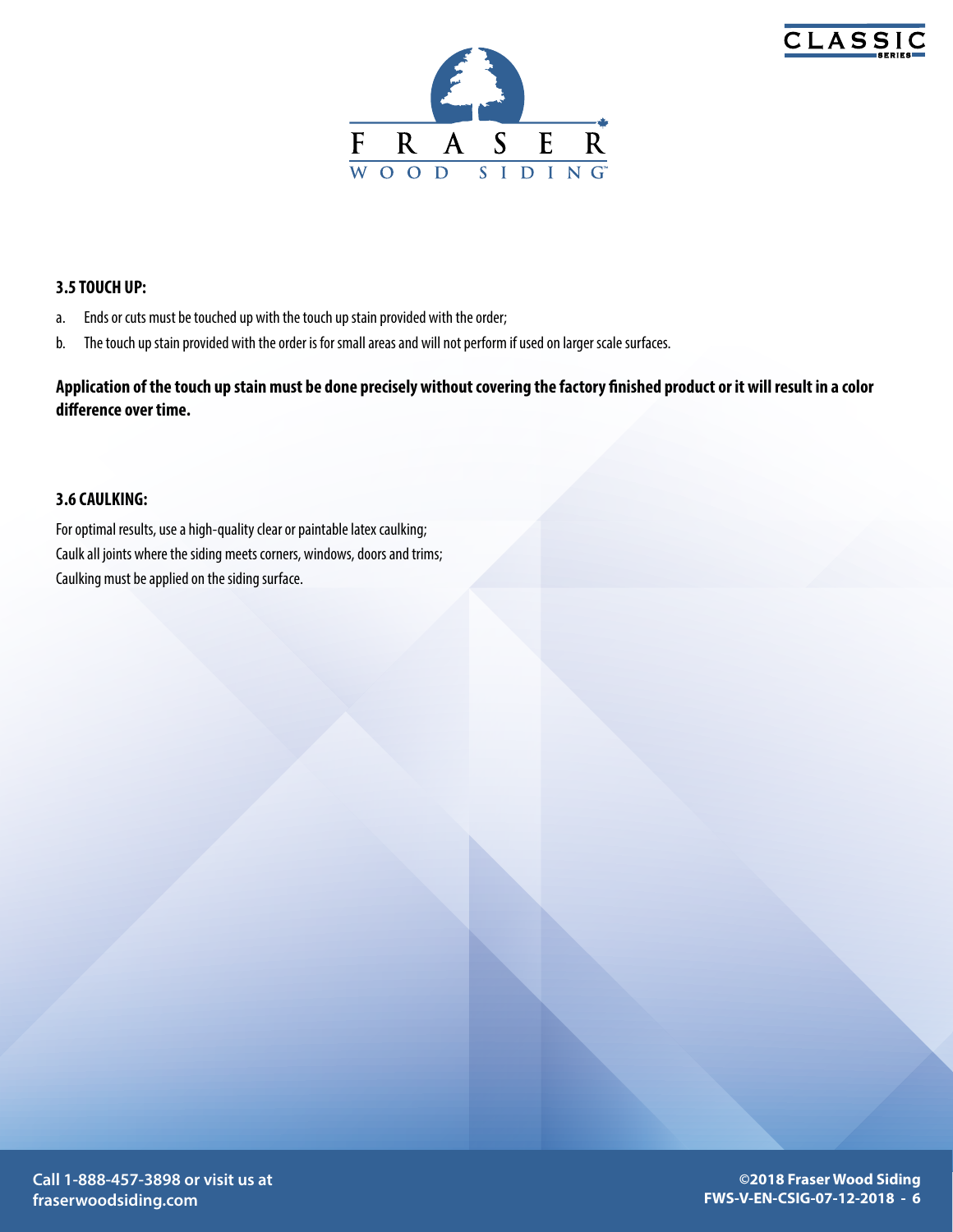



### 4. INSTALLATION DETAILS

#### **4.1 HORIZONTAL** *(fig. 10)*

Strapping 16" o/c;

 $\frac{1}{2}$ " air gap under and above the openings (see section 5);

Nail the boards at 16"o/c with a full 1" of wood penetration. If installed on rigid foam, please refer to section 3.3 point d;

Vented starter strip at the bottom and top of each wall.

#### **4.2 VERTICAL**

Flat profiles only can be installed vertically.

#### **Option 1 - Double strapping** *(fig. 11)*

Vertical strapping 16" o/c; Horizontal strapping 12'' o/c, **1 1/8''x 3 ½'**';  $\frac{1}{2}$ " air gap under and above the openings (see section 5); Nail the boards at 12" o/c; Vented starter strip at the bottom and top of each wall.

L-MOLDING/ 1/2" MIN. TYP. 1/2" MIN. TYP. 1/2" MIN. TYP **BUG SCREEN** ALL AROUND ALL AROUND TOP AND BOTTOM  $16"$ MIN.  $\frac{1}{2}$ " MIN. 8" MIN. *Figure 10*

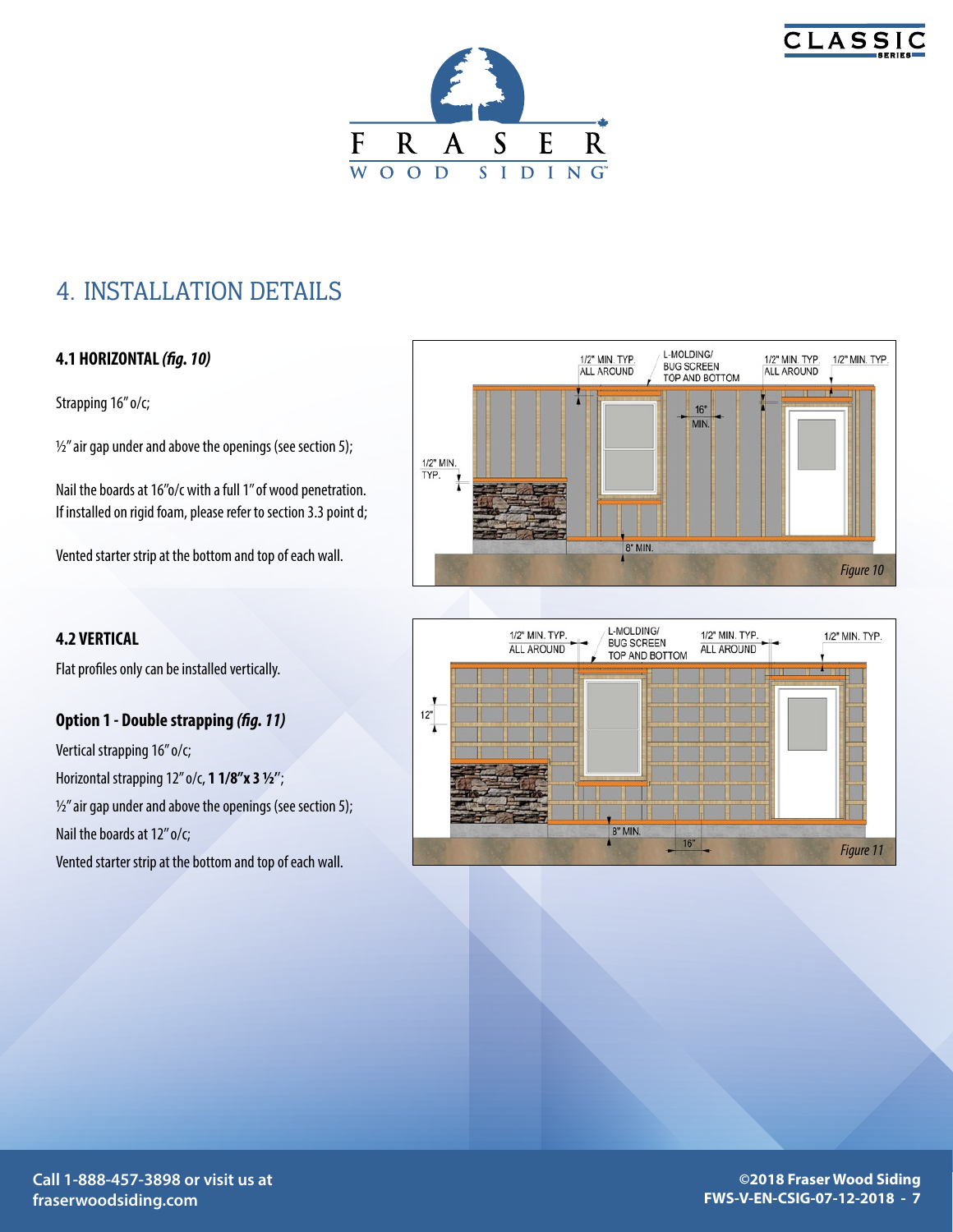



### 5. WINDOW/DOOR DETAILS

Windows and doors above 4 and wider must have ventilation and drainage bellow and above; *(fig. 13)*

Smaller scale windows and doors do not require drainage and ventilation bellow and above, although we highly recommend it. In this case, there must be a gap of ½'' between the wall strapping and the opening wood structure to allow proper ventilation;

A flashing membrane must be installed all around the opening to prevent water infiltration;

The drip cap must be installed above the decorative trim to allow drainage. The gap between the drip cap and the wood siding has to be ½''. The minimum slop must be 6% to avoid water or snow accumulation;



*Figure 13*

An L molding or bug screen must be installed to prevent insects from nesting behind the siding;

**If the design of the project doesn't require trims around the openings, the windows and doors have to be installed with the proper depth taking in consideration the strapping thickness.**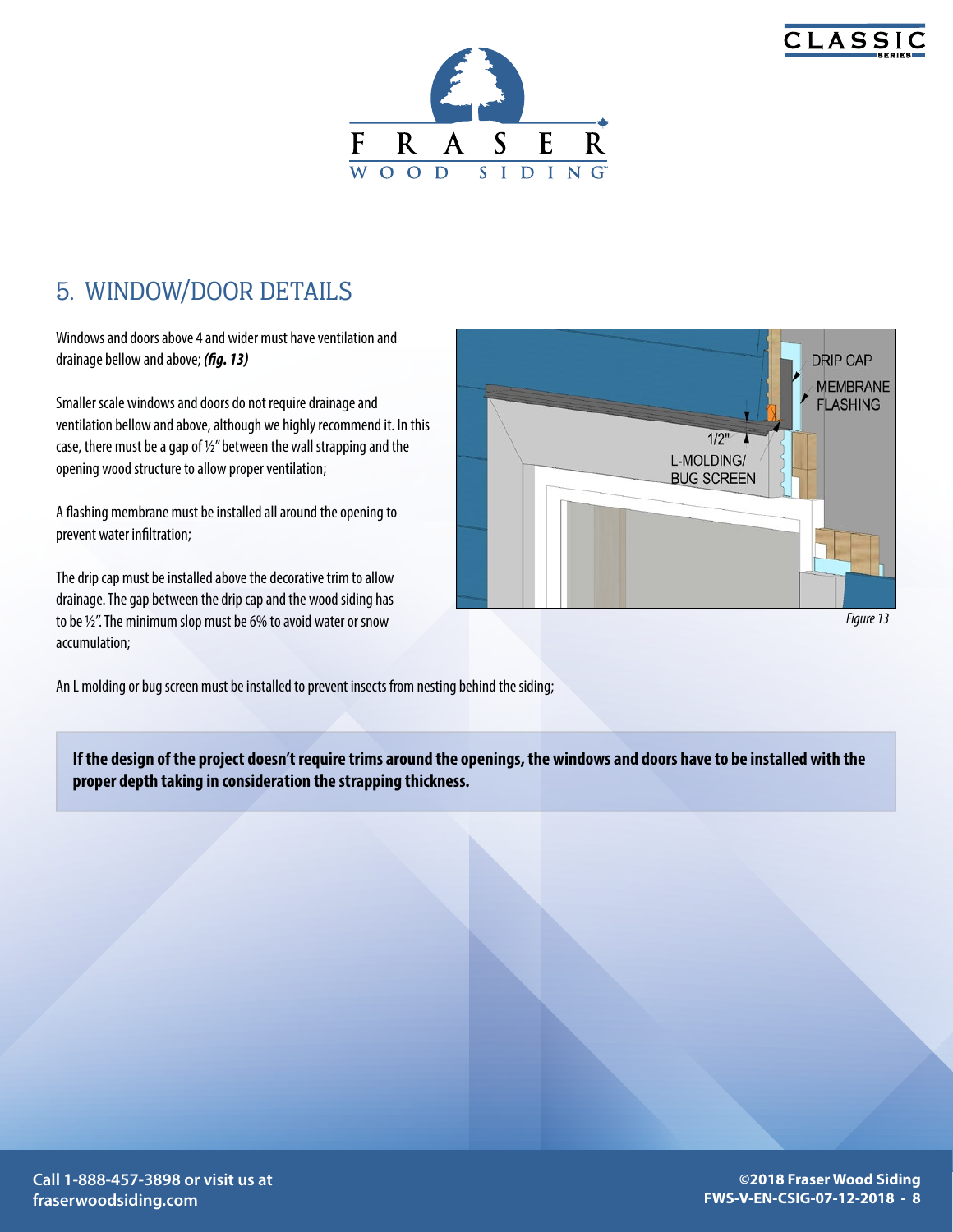



### 6. FRASER CORNERS

All of the Fraser corners must be nailed with 3" nails and double nailed on each side at every 16" o/c. Caulking must be applied where the siding meets the corner. Trims and corners should be installed before the siding.



### **DO NOT JOIN 2 PIECES OF SIDING TO MAKE A CORNER**



**Call 1-888-457-3898 or visit us at fraserwoodsiding.com**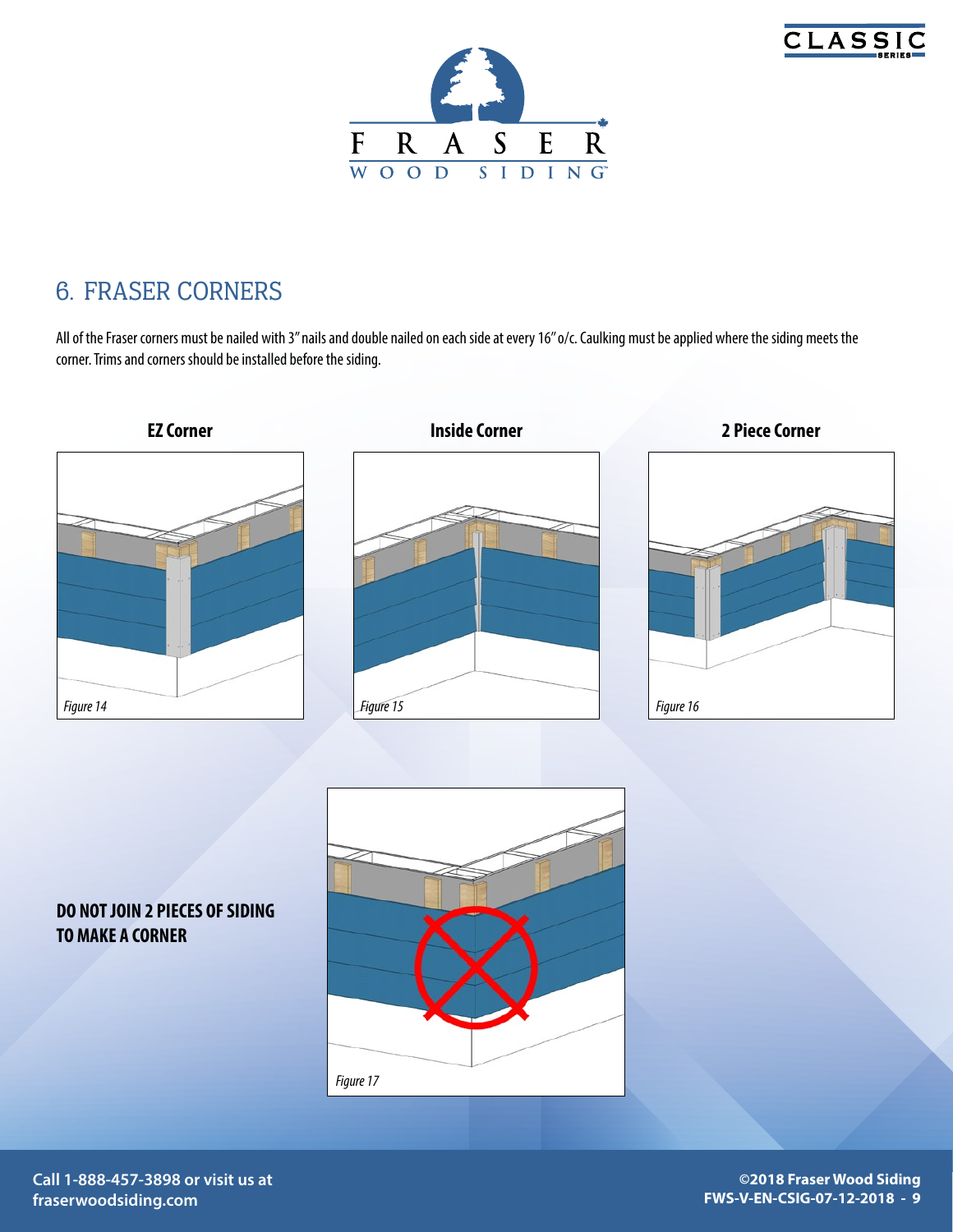



### 7. VENTILATION DETAILS

#### **7.1 Top wall section**

It is mandatory that air can circulate from the bottom to the top of the wall with no restriction. A well vented wall will assure the performance of the siding. Many options and moldings can be used according to the many types of building design.







#### **Top wall vented Trim / J molding** *(fig.20)*

The top wall molding or J moldings will vent the siding under the soffit cavity.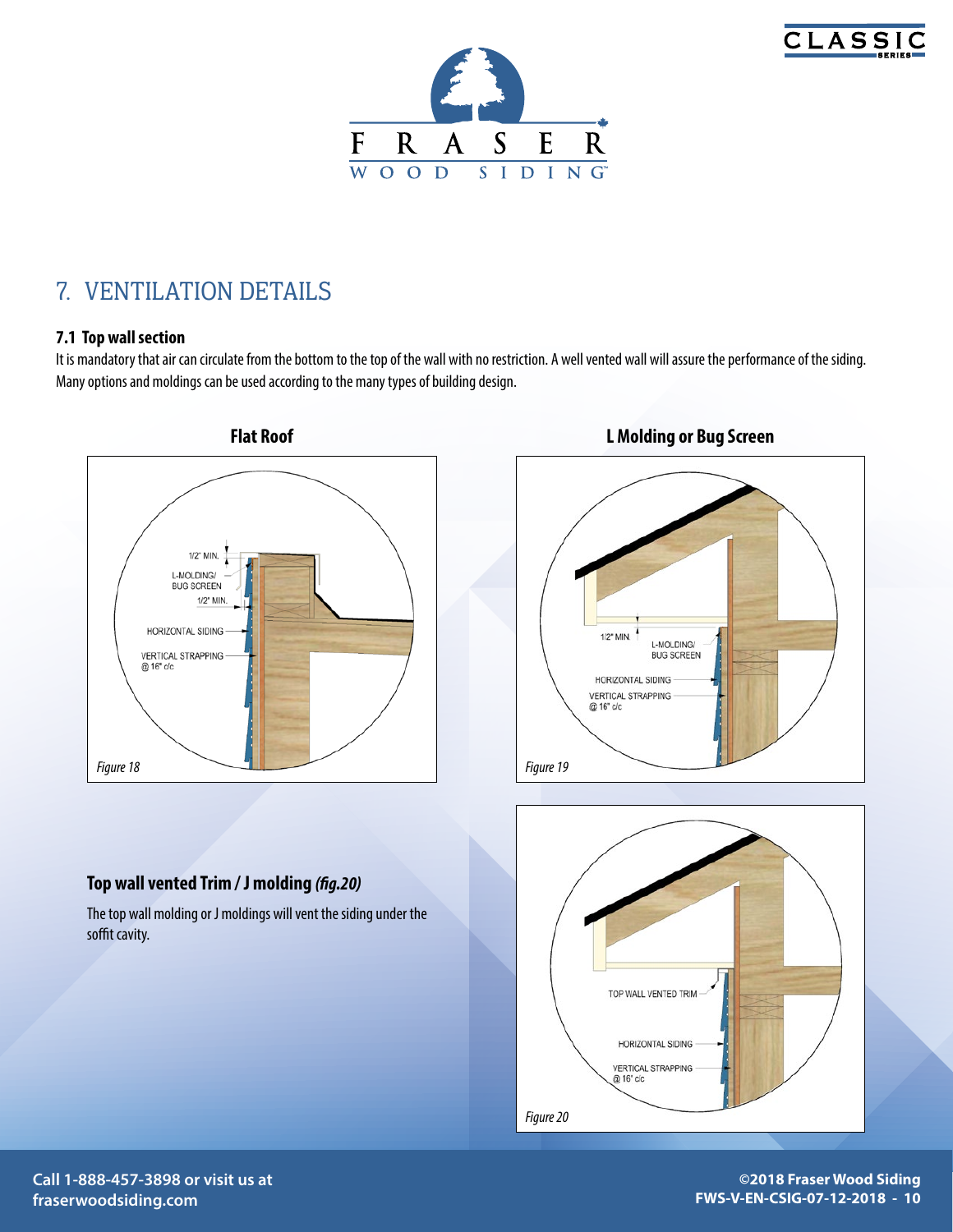





The bottom of the wall has to be closed with a vented started strip or bug screen to prevent insects and small animals from nesting behind the siding.





There must be a clearance of 2'' between the roof junction and the wood siding. A vented starter strip or bug screen must be installed to allow ventilation and water drainage.